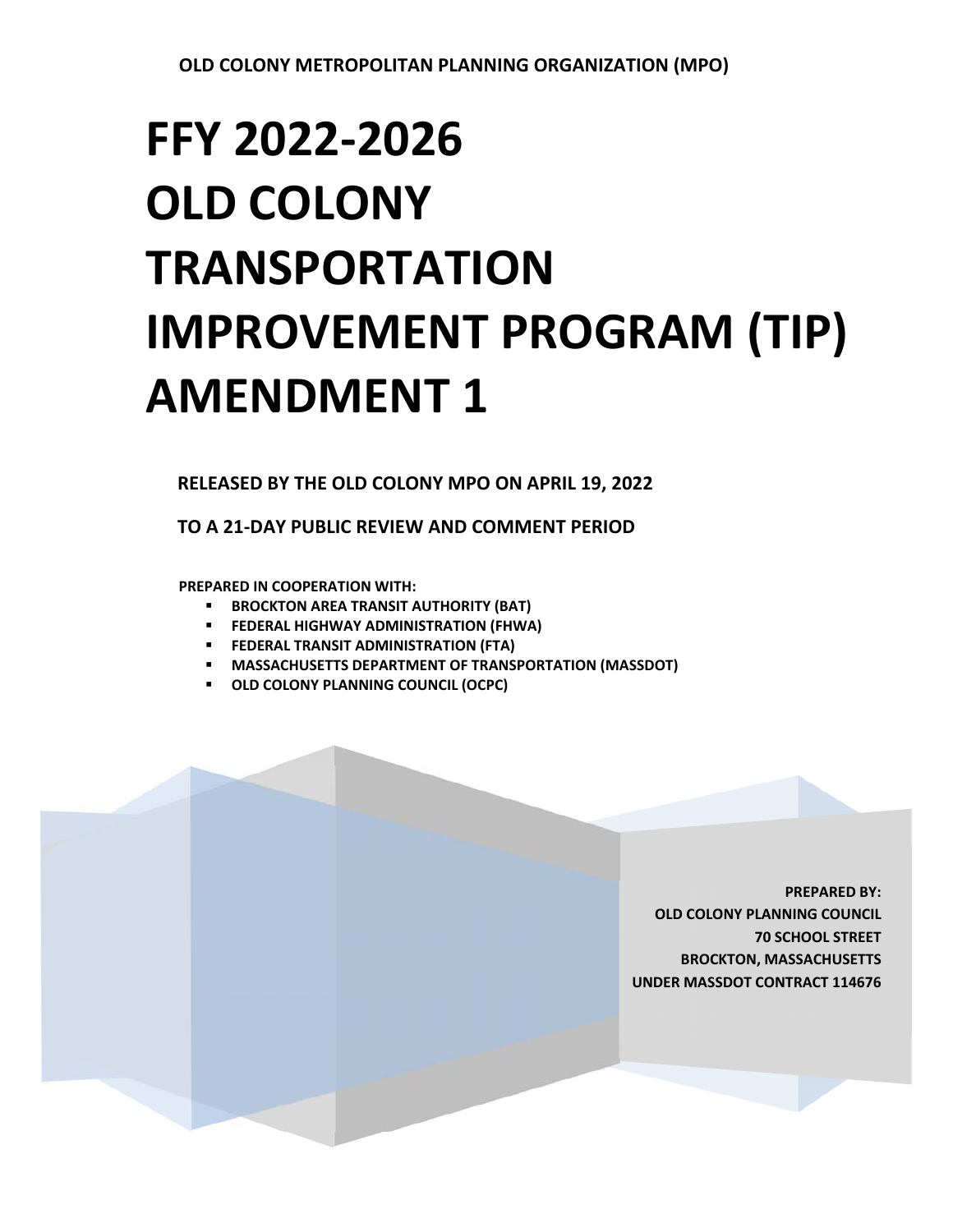## **FFY 2022‐2026 OLD COLONY TRANSPORTATION IMPROVEMENT PROGRAM (TIP) AMENDMENT 1**

The Old Colony Transportation Improvement Program (TIP) is a program of capital improvements and operating assistance for the transportation system in the Old Colony Region. The Old Colony TIP lists projects (highway, bridge, and transit) and operational assistance that receive federal funds and may list some projects that do not receive federal funds.

As a result of the 2022 Federal Appropriations Act releasing the increased FFY 2022 Bipartisan Infrastructure Law (BIL) apportionments, there is an approximate \$3.2 million dollar increase in available regional targets funds in FFY 2022 of the Old Colony TIP.

Amendment 1 includes the following seven (7) changes:

### **FFY 2022**

- **1. BROCKTON AREA TRANSIT (BAT) ‐ BAT FLEX TO FTA TO BUY REPLACEMENT 40‐FT BUS**
	- **‐ (3)** 
		- o AMENDMENT: ADD PROJECT: BAT FLEX TO FTA TO BUY REPLACEMENT 40‐FT BUS ‐ (3). (Converting FTA 5307 (\$443,750) and FTA 5339 (\$395,000) and Transportation Development Credits (TDC) (\$98,750) to Regional Target Dollars in FFY 22; Additional 'Other Federal' funds reflected on Transit TIP; FTA Line Item is 111201)

### **2. BROCKTON AREA TRANSIT (BAT) ‐ BAT FLEX TO FTA FOR OPERATING ASSISTANCE**

- o AMENDMENT: ADD PROJECT: BAT FLEX TO FTA FOR OPERATING ASSISTANCE. (Converting FTA 5307 (\$1,544,359) to Regional Target Dollars in FFY 22; Federal 5307 funds reflected on Transit TIP (\$1,055,641); Federal Total is \$2,600,000; FTA Line Item is 300901)
- 3. **BROCKTON AREA TRANSIT (BAT) ‐ BAT FLEX TO FTA TO BUY BAT ‐ TERMINAL, INTERMODAL CENTRE ‐ PAVEMENT MANAGEMENT**
	- o AMENDMENT: ADD PROJECT: BAT FLEX TO FTA TO BUY BAT ‐ TERMINAL, INTERMODAL CENTRE ‐ PAVEMENT MANAGEMENT. (Converting FTA 5307 (\$250,000) to Regional Target Dollars in FFY 22; FTA Line Item is 113403)
- **4. BROCKTON AREA TRANSIT (BAT) ‐ BAT FLEX TO FTA TO BUY ASSOCIATED CAPITAL MAINTENANCE ITEMS**
	- o AMENDMENT: ADD PROJECT: BAT FLEX TO FTA TO BUY ASSOC CAP MAINT ITEMS. (Converting FTA 5307 (\$100,000) to Regional Target Dollars in FFY 22; FTA Line Item is 111240)
- **5. BROCKTON AREA TRANSIT (BAT) ‐ BAT FLEX TO FTA FOR BAT ACQUIRE ‐ MISCELLEANEOUS SUPPORT EQUIPMENT**
	- o AMENDMENT: ADD PROJECT: BAT FLEX TO FTA FOR BAT ACQUIRE ‐ MISC SUPPORT EQUIPMENT. (Converting FTA 5307 (\$100,000) to Regional Target Dollars in FFY 22; FTA Line Item is 114220)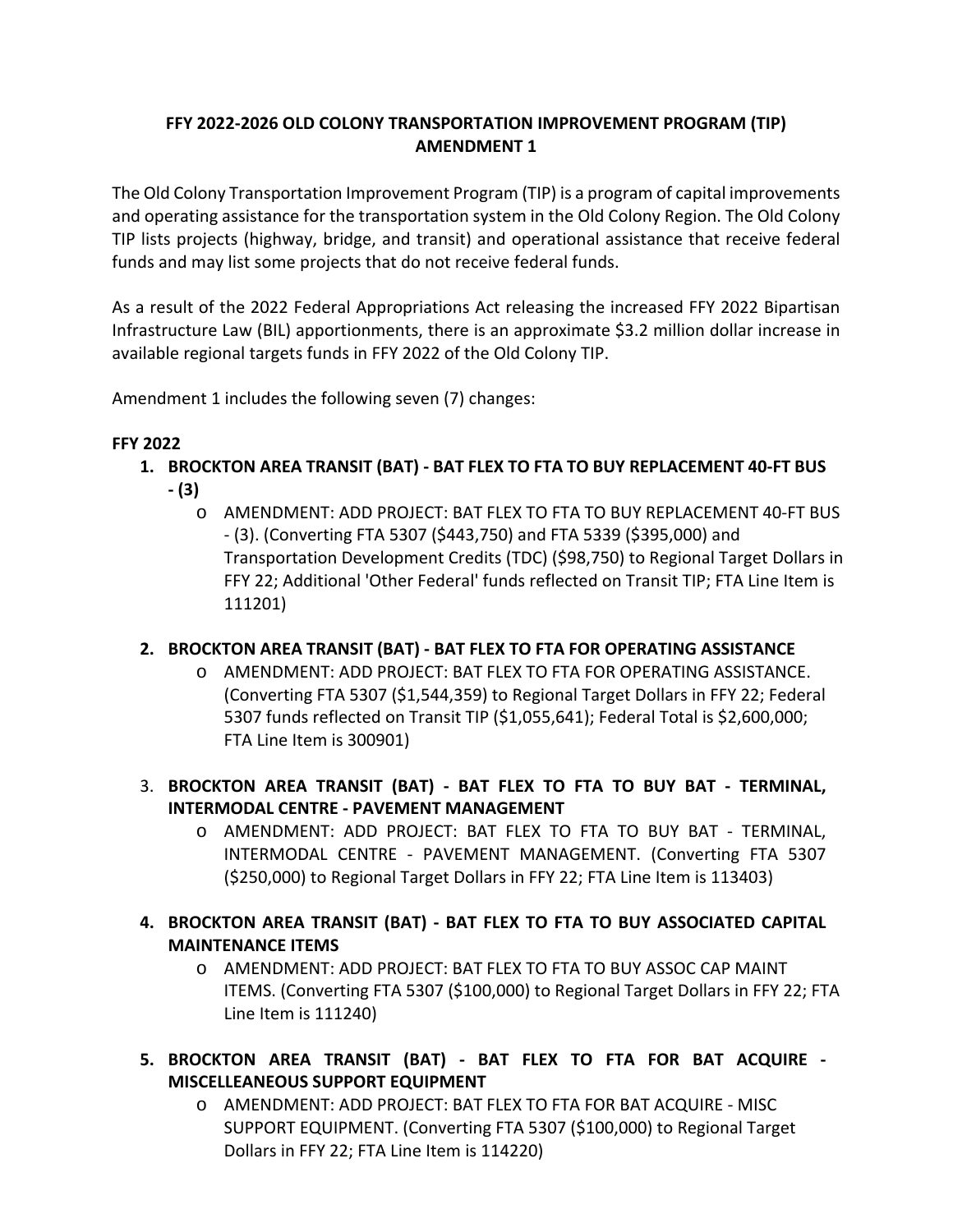- **6. BROCKTON AREA TRANSIT (BAT) ‐ BAT FLEX TO FTA TO ACQUIRE REPLACEMENT SUPPORT VEHICLE ‐ (1)** 
	- o AMENDMENT: ADD PROJECT: BAT FLEX TO FTA TO ACQUIRE REPLACEMENT SUPPORT VEHICLE ‐ (1). (Converting FTA 5307 (\$45,000) to Regional Target Dollars in FFY 22; FTA Line Item is 114211)
- **7. BROCKTON AREA TRANSIT (BAT) ‐ BAT FLEX TO FTA TO ACQUIRE SHOP EQUIPMENT LIFTS AND EQUIPMENT** 
	- o AMENDMENT: ADD PROJECT: BAT FLEX TO FTA TO ACQUIRE SHOP EQUIPMENT LIFTS AND EQUIPMENT. (Converting FTA 5307 (\$400,000) to Regional Target Dollars in FFY 22; FTA Line Item is 114206)